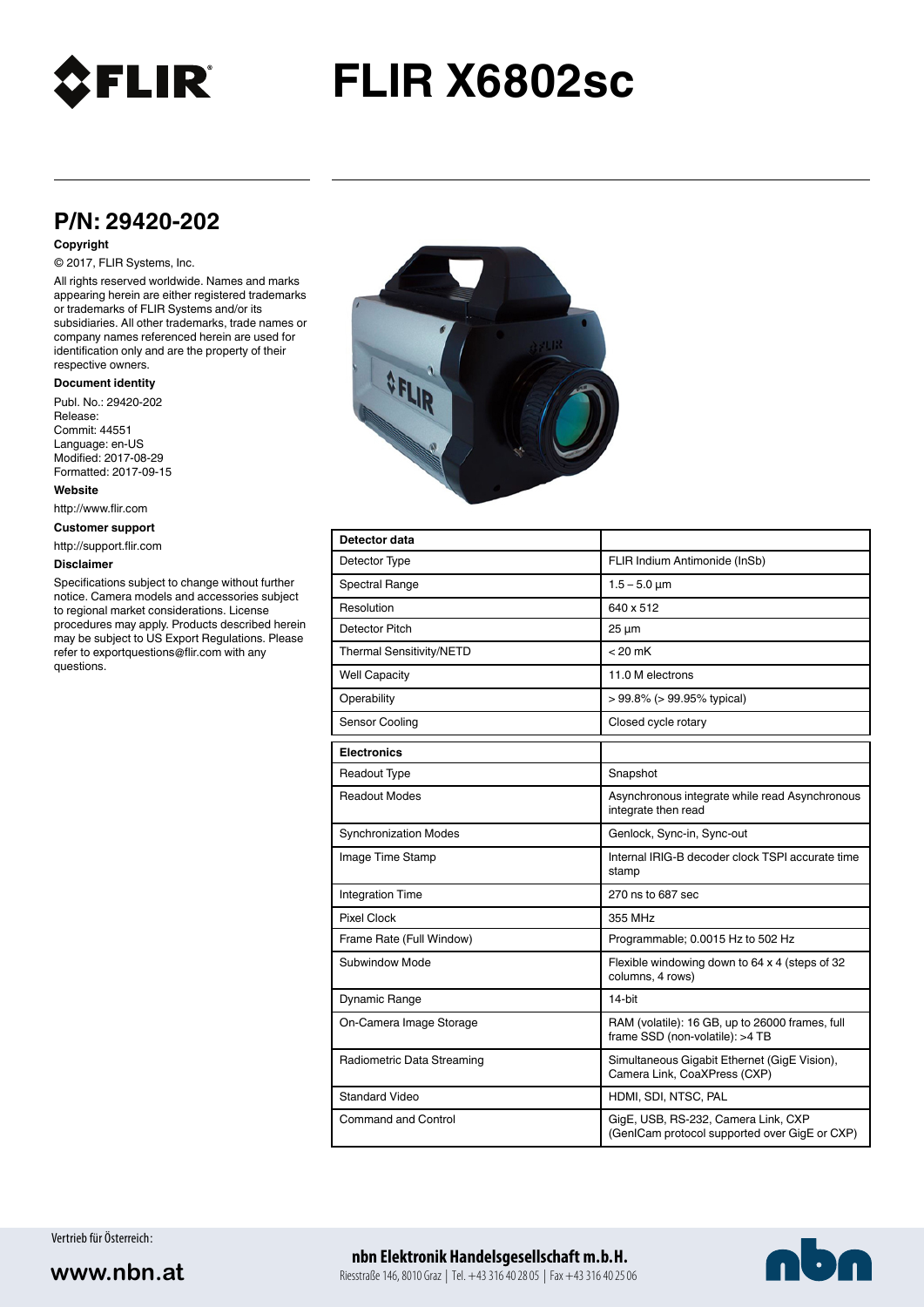



© 2017, FLIR Systems, Inc. #29420-202; r. /44551; en-US

FLIR®

| <b>Temperature Measurement</b>          |                                                                                                          |
|-----------------------------------------|----------------------------------------------------------------------------------------------------------|
| <b>Standard Temperature Range</b>       | -20°C to 350°C (-4°F to 662°F)                                                                           |
| Optional Temperature Range              | Up to 1,500°C (2,732°F) Up to 3,000°C (5,432°F)                                                          |
| Accuracy                                | $\pm$ 1°C or $\pm$ 1% of reading:<br>0°C to +3000°C (25 mm, 50 mm, 100 mm<br>lenses)                     |
|                                         | $\pm$ 2°C or $\pm$ 2% of reading:<br>$-20^{\circ}$ C to 0 $^{\circ}$ C (25 mm, 50 mm, 100 mm lenses)     |
| Optics                                  |                                                                                                          |
| Camera f/Number                         | f/4.1                                                                                                    |
| Available Lenses (Uses FLIR HDC Optics) | 25 mm, 50 mm, 100 mm                                                                                     |
| Close-up Lenses/Microscopes             | No microscopes available                                                                                 |
| Lens Interface                          | FLIR HDC (4-tab bayonet)                                                                                 |
| Focus                                   | Manual                                                                                                   |
| Filtering                               | 4-position motorized filter wheel, standard 1-inch<br>filters                                            |
| <b>Image/Video Presentation</b>         |                                                                                                          |
| <b>Palettes</b>                         | Selectable 8-bit                                                                                         |
| Automatic Gain Control                  | Manual, Linear, Plateau equalization, ROI, DDE                                                           |
| Overlay                                 | Customizable (IRIG-B, Date, Integration time,<br>Internal temp, Frame rate, Sync mode, Cooler<br>hours)  |
| Video Modes                             | HD: 720p/50/59.9 Hz, 1080p/25/29.9 Hz, SD:<br>NTSC. PAL                                                  |
| Digital Zoom                            | 1x, 4x, 4:3                                                                                              |
| General                                 |                                                                                                          |
| <b>Operating Temperature Range</b>      | -20°C to 50°C (-4°F to 122°F)                                                                            |
| Shock/Vibration                         | 40 g, 11 msec 1/2 sine pulse/4.3 g RMS random<br>vibration, all 3 axes                                   |
| Power                                   | 24 VDC (< 50 W steady state)                                                                             |
| Weight w/Handle, w/o Lens               | 6.35 kg (14 lbs)                                                                                         |
| Size (L x W x H) w/o Lens, Handle       | 249 x 158 x 147 mm (9.8 x 6.2 x 5.8 in.)                                                                 |
| Mounting                                | 2 x 1/4 in. -20<br>$\bullet$<br>$1 \times 3/8$ in. -16<br>4 x #10-24<br>Side: 3x 1/4 in. -20 (each side) |

## **Supplies & accessories:**

- 29425-100; Lens 1-5 um 100 mm f/2.5 HDC Bayonet
- 29425-025; Lens 1-5 um 25 mm f/2.5 HDC Bayonet
- 29425-050; Lens 1-5 um 50 mm f/2.5 HDC Bayonet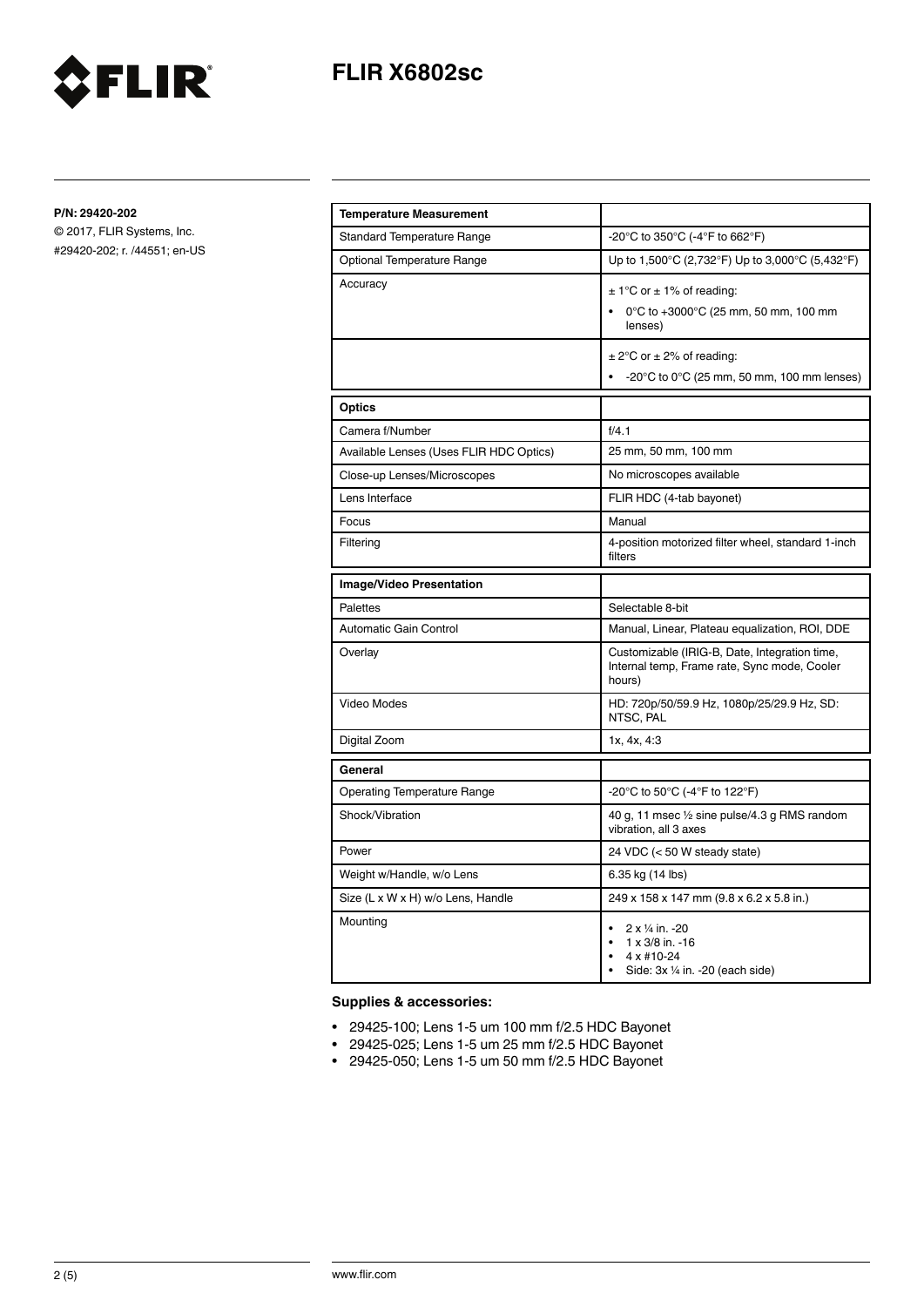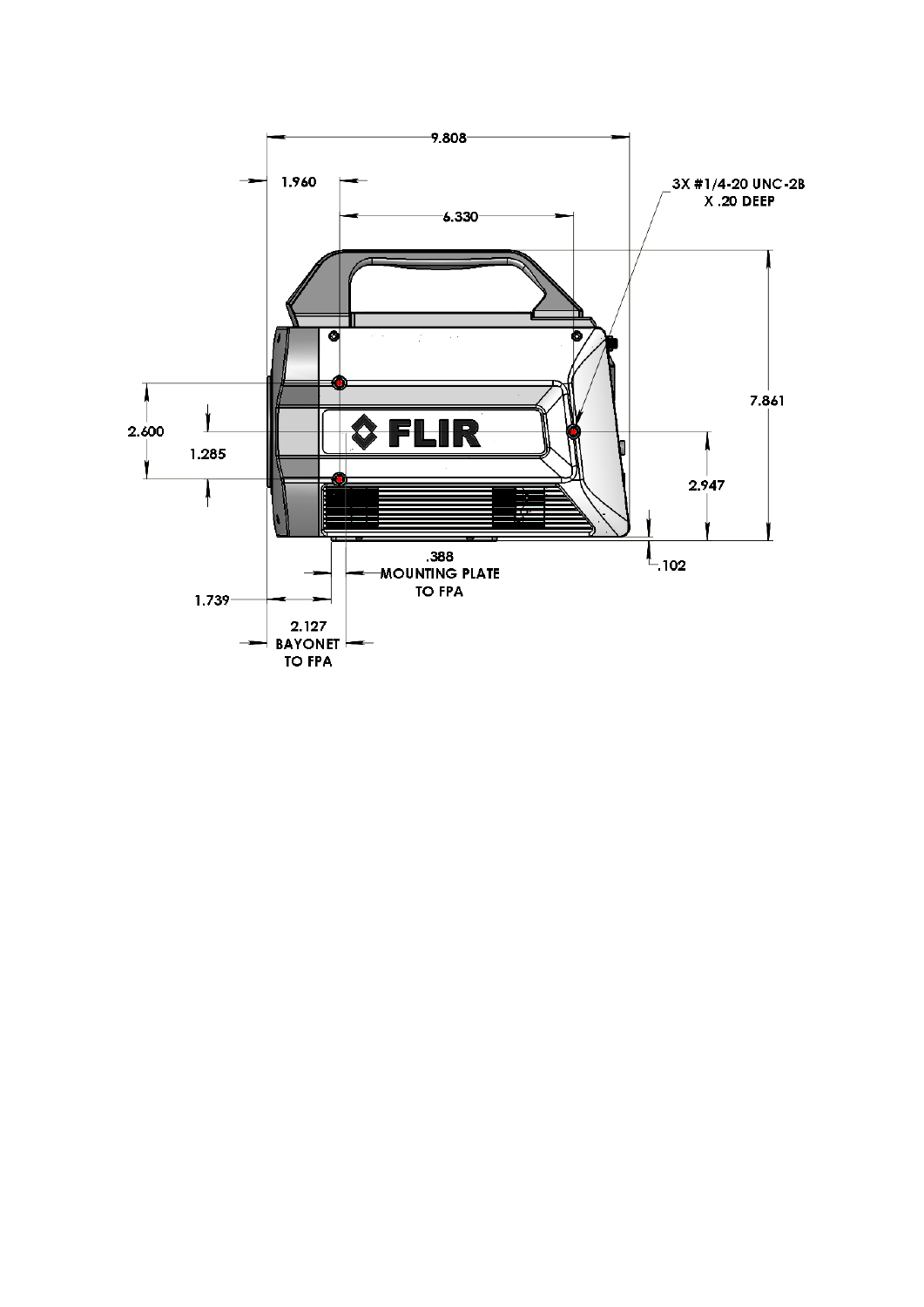